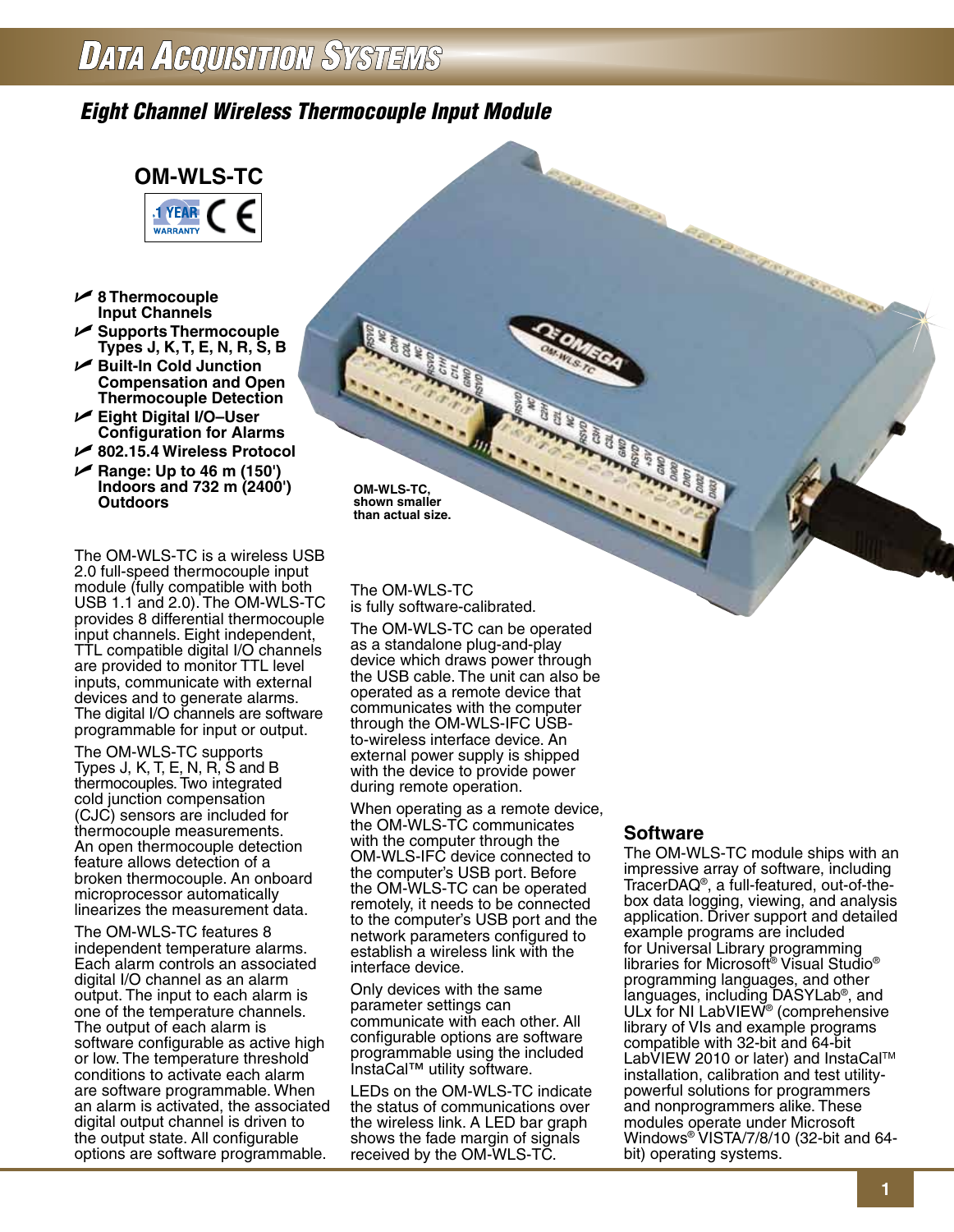

The OM-WLS-TC data acquisition module is supplied with TracerDAQ software which is a collection of four virtual instrument applications used to graphically display and store input data and generate output signals:

- Strip Chart—Log and graph values acquire from analog inputs, digital inputs, temperature inputs and counter inputs
- Oscilloscope—Display values acquired from analog inputs
- Function Generator—Generate waveforms for analog outputs
- Rate Generator—Generate waveforms for counter outputs

TracerDAQ PRO is an enhanced version of TracerDAQ and is available as a purchased upgrade

(SWD-TRACERDAQ-PRO). A comparison of some of the features included in TracerDAQ vs TracerDAQ PRO is shown below.

#### **Strip Chart Features Comparison**

| ייייש טוועי                        |                                                                  |                                                                  |
|------------------------------------|------------------------------------------------------------------|------------------------------------------------------------------|
| <b>Features</b>                    | <b>TracerDAQ</b>                                                 | <b>TracerDAQ Pro</b>                                             |
| <b>Channel Types</b>               | Analog input, temperature input,<br>digital input, event counter | Analog input, temperature input,<br>digital input, event counter |
| Number of Channels                 | 8                                                                | 48                                                               |
| Number of Lanes                    | $\overline{2}$                                                   | 8                                                                |
| <b>Maximum Samples per Channel</b> | 32,000                                                           | 1 million                                                        |
| <b>Alarm Conditions</b>            | No                                                               | Yes                                                              |
| <b>Measurements Window</b>         | No                                                               | Yes                                                              |
| <b>Enter Annotations</b>           | No                                                               | Yes                                                              |
| <b>Software Triggering</b>         | No                                                               | Yes                                                              |
| <b>Hardware Triggering</b>         | No                                                               | Yes                                                              |
| <b>Time-of-Day Triggering</b>      | No                                                               | Yes                                                              |
| <b>Linear Scaling</b>              | No                                                               | Yes                                                              |

### **Oscilloscope**

| <b>Features</b>            | <b>TracerDAQ</b> | <b>TracerDAQ Pro</b> |
|----------------------------|------------------|----------------------|
| <b>Channel Type</b>        | Analog input     | Analog input         |
| <b>Number of Channels</b>  | 2                |                      |
| <b>Measurements Window</b> | No               | Yes                  |
| <b>Reference Channel</b>   | No               | Yes                  |
| <b>Math Channel</b>        | N٥               | Yes                  |

| <b>Features</b>     | <b>TracerDAQ</b>                | <b>TracerDAQ</b><br><b>Pro</b> |
|---------------------|---------------------------------|--------------------------------|
| <b>Channel Type</b> | Counter output   Counter output |                                |
| Number of Channels  |                                 | 20                             |

## **Function Generator**

| <b>Features</b>                       | <b>TracerDAQ</b> | <b>TracerDAQ Pro</b>                                         |
|---------------------------------------|------------------|--------------------------------------------------------------|
| <b>Channel Type</b>                   | Analog output    | Analog output                                                |
| <b>Number of Channels</b>             |                  | 16                                                           |
| <b>Waveform Types</b>                 | Sine             | Sine, square, triangle, flat, pulse, ramp, random, arbitrary |
| <b>Duty Cycle</b>                     | <b>No</b>        | Yes                                                          |
| <b>Phase</b>                          | <b>No</b>        | Yes                                                          |
| <b>Gate Ratio</b>                     | <b>No</b>        | Yes                                                          |
| <b>Rate Multiplier</b>                | <b>No</b>        | Yes                                                          |
| <b>Sweep (Linear and Exponential)</b> | <b>No</b>        | Yes                                                          |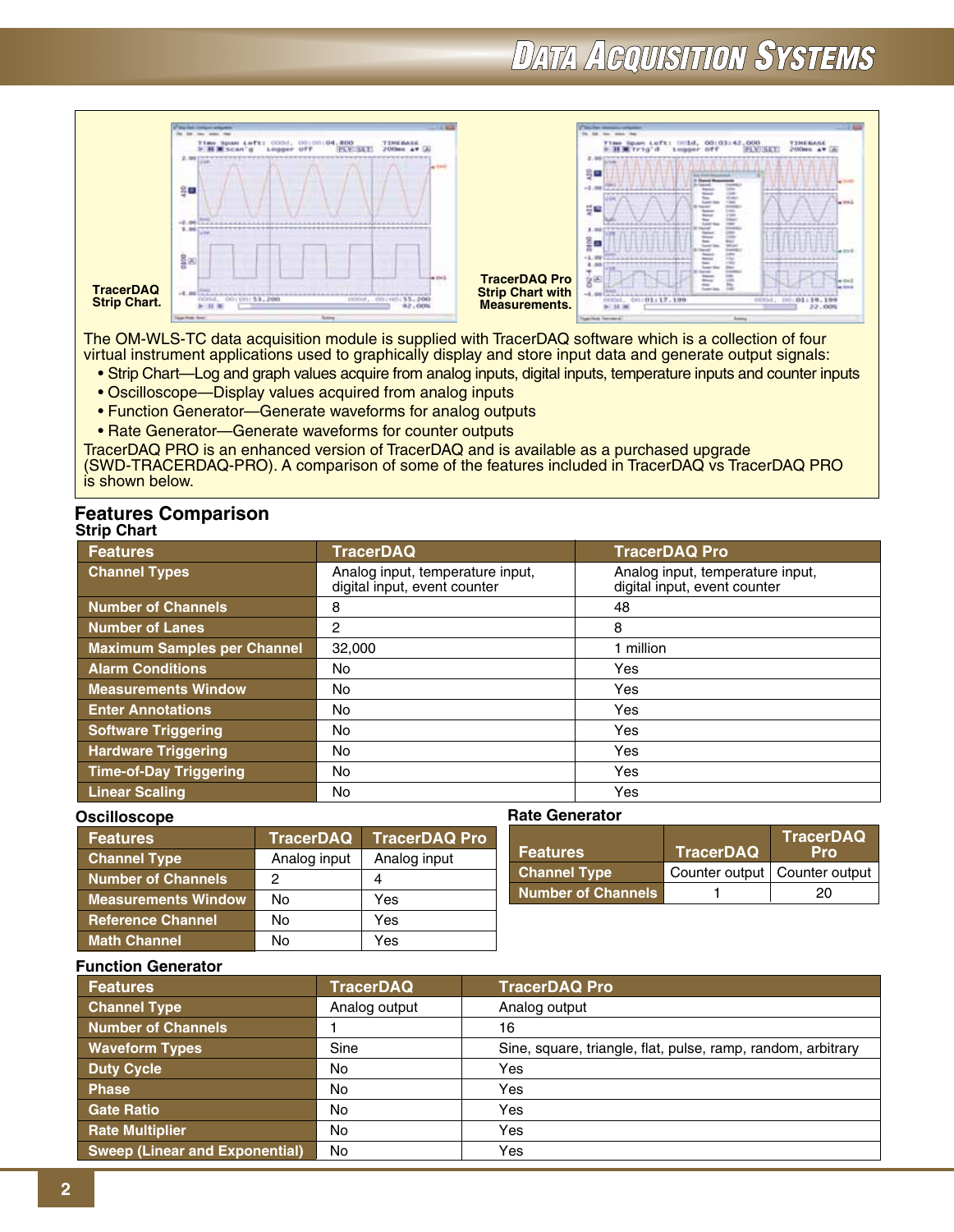## **SPECIFICATIONS**

## **ANALOG INPUTS**

**A/D Converter:** Four dual 24-bit sigma delta A/D converters **Input Isolation:** 500 Vdc min between field wiring and USB interface

**Number of Channels:** 8 differential thermocouple inputs

**Differential Input Voltage Range:** ±0.080V

**Absolute Maximum Input Voltage:**  $\pm 25V$  (power on), ±40V (power off)

**Throughput Rate**: 2 samples/sec max for all active channels

**Input Impedance:** 5 GΩ min **Input Leakage Current:**

105 nA max (with open thermocouple detection enabled)

**Normal Mode Rejection Ratio:** 90 dB min

**Common Mode Rejection Ratio:**  100 dB min

**Warm-Up Time:** 30 minutes max

## **Open Thermocouple Detection:**

Automatically enabled when a channel is configured for a thermocouple sensor

**CJC Sensor Accuracy:** ±0.25°C typical, ±0.5°C max (15 to 35°C); -1.0 to 0.50°C max (0 to 70°C)

### **DIGITAL I/O Digital I/O Channels:** 8

## **Type:** CMOS

**Configuration:** Each DIO bit can be independently configured for input or output. Power on reset is input mode unless bit is configured for alarm

**Pull-Up/Pull-Down Configuration:** All pins pulled up to 5V via 47 kΩ resistors (default). Pull-down to ground (GND) also available

### **Digital I/O Transfer Rate (Software Paced):**

**Digital Input:** 50 port reads or single bit reads per second (typical)

**Digital Output:** 100 port writes or single bit writes per second (typical)

**Input High Voltage:** 2.0V min, 5.5V absolute max

**Input Low Voltage:** 0.8V min, -0.5V absolute min **Output High Voltage:** 0.7V max  $(IOL = 2.5mA)$ **Output Low Voltage:** 3.8V min  $(IOH = -2.5 mA)$ 

**Temperature Alarms:** 8 (one per digital I/O line)



**OM-WLS-TC, shown smaller than actual size.**

## **Compatible Thermocouple Input Types**

| Type          | <b>Temperature Range</b>                              | Accuracy* (Typical, °C)                                                                               |
|---------------|-------------------------------------------------------|-------------------------------------------------------------------------------------------------------|
| ل             | -210 to 1200 $^{\circ}$ C (-346 to 2192 $^{\circ}$ F) | $\pm 0.507$ typ, $\pm 1.499$ max (-210 to 0°C)<br>$\pm 0.312$ typ, $\pm 0.643$ max (0 to 1200°C)      |
| ${\mathbb K}$ | -210 to 1372°C (-346 to 2502°F)                       | $\pm 0.538$ typ, $\pm 1.761$ max (-210 to 0°C)<br>$\pm 0.345$ typ, $\pm 0.691$ max (0 to 1372°C)      |
| $\top$        | -200 to 600 $^{\circ}$ C (-328 to 1112 $^{\circ}$ F)  | $\pm 0.514$ typ, $\pm 1.717$ max (-200 to 0°C)<br>$\pm 0.256$ typ, $\pm 0.713$ max (0 to 600°C)       |
| E             | -200 to 1000 $^{\circ}$ C (-328 to 1832 $^{\circ}$ F) | $\pm 0.462$ typ, $\pm 1.471$ max (-200 to 0°C)<br>$\pm 0.245$ typ, $\pm 0.639$ max (0 to 1000°C)      |
| $\mathbb{R}$  | -50 to 1768°C (-58 to 3214°F)                         | $\pm 0.650$ typ, $\pm 2.653$ max (-50 to 250 °C)<br>$\pm 0.358$ typ, $\pm 1.070$ max (250 to 1768°C)  |
| S             | -50 to 1768°C (-58 to 3214°F)                         | $\pm 0.648$ typ, $\pm 2.491$ max (-50 to 250 °C)<br>$\pm 0.399$ typ, $\pm 1.841$ max (-50 to 1768 °C) |
| B             | 250 to 1820°C (482 to 3308°F)                         | $\pm 0.581$ typ, $\pm 1.779$ max (250 to 700°C)<br>$\pm 0.369$ typ, $\pm 0.912$ max (700 to 1820°C)   |
| N             | -200 to 1300 $^{\circ}$ C (-328 to 2372 $^{\circ}$ F) | $\pm 0.502$ typ, $\pm 1.969$ max (-200 to 0°C)<br>$\pm 0.272$ typ, $\pm 0.769$ max (0 to 1300°C)      |



*OMEGACARESM extended warranty program is available for models shown on this page. Ask your sales representative for full details when placing an order. OMEGACARESM covers parts, labor and equivalent loaners.*

D 10